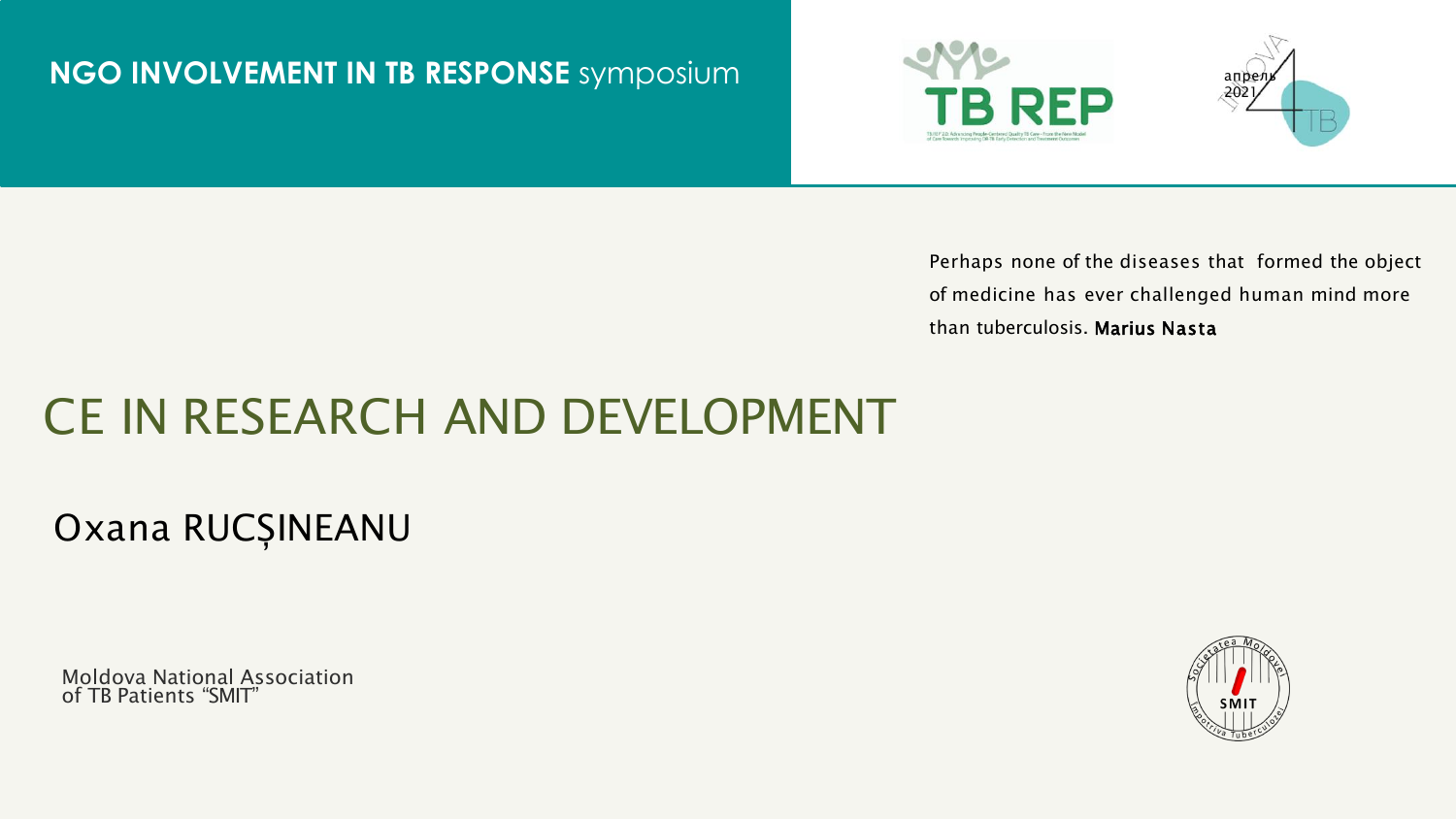# **WHY Community Participation in Research**



- To understand TB, trial and scientific language
- To influence trial design and implementation
- To guarantee study is acceptable to community
- To ensure results are translated into policy change

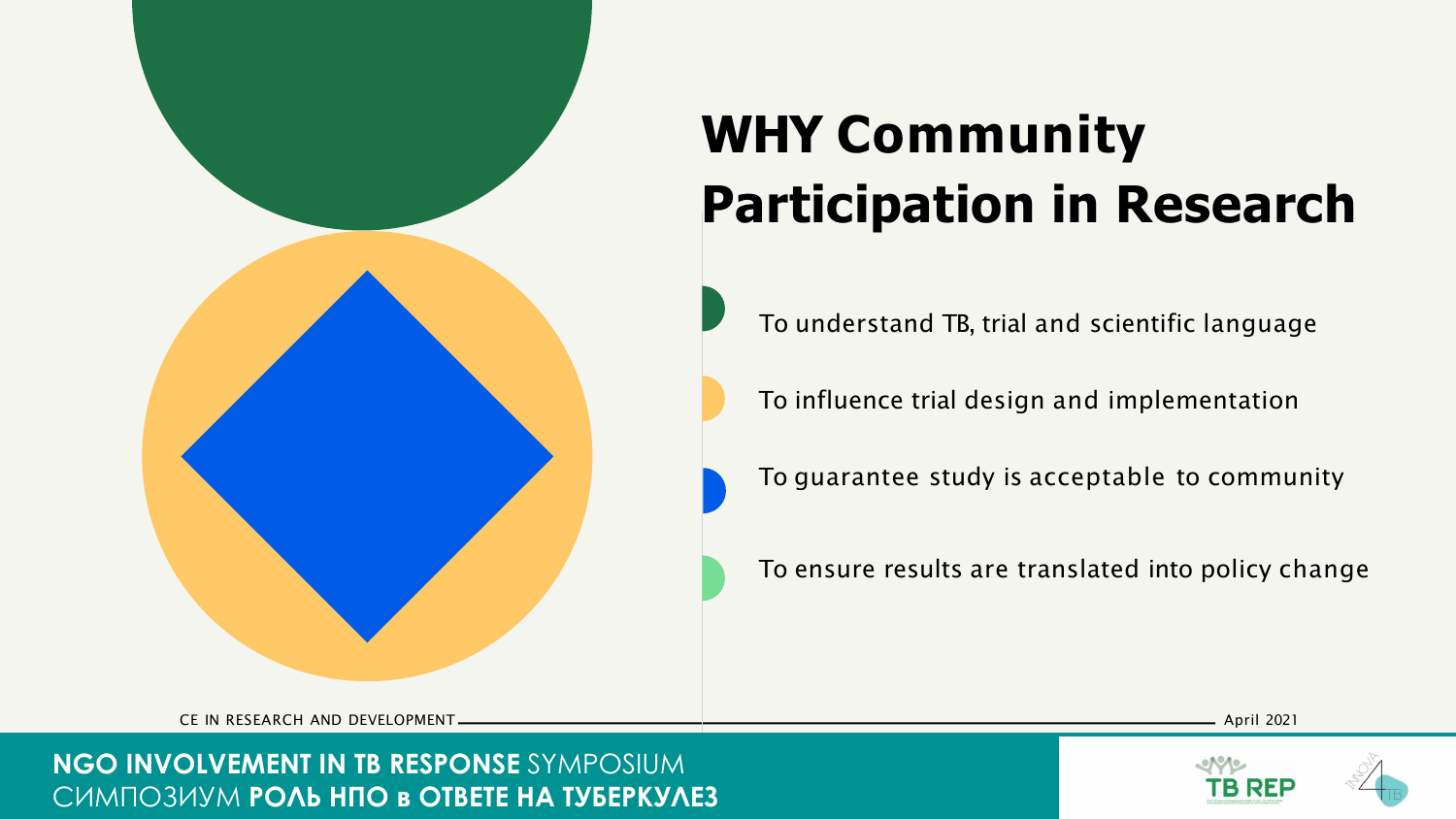# OUR FOCUS - CE IN R&D

## GOAL Community representatives seen as research partners, not just study subjects or end users of medical advances

### CONTEXT

**EFFECTIVENESS** CE in R&D should make the community more and more aware and involved in research processes and decision making





CE in R&D is an interactive relationship among researchers, policy makers, the community/civil society

CE IN RESEARCH AND DEVELOPMENT — April 2021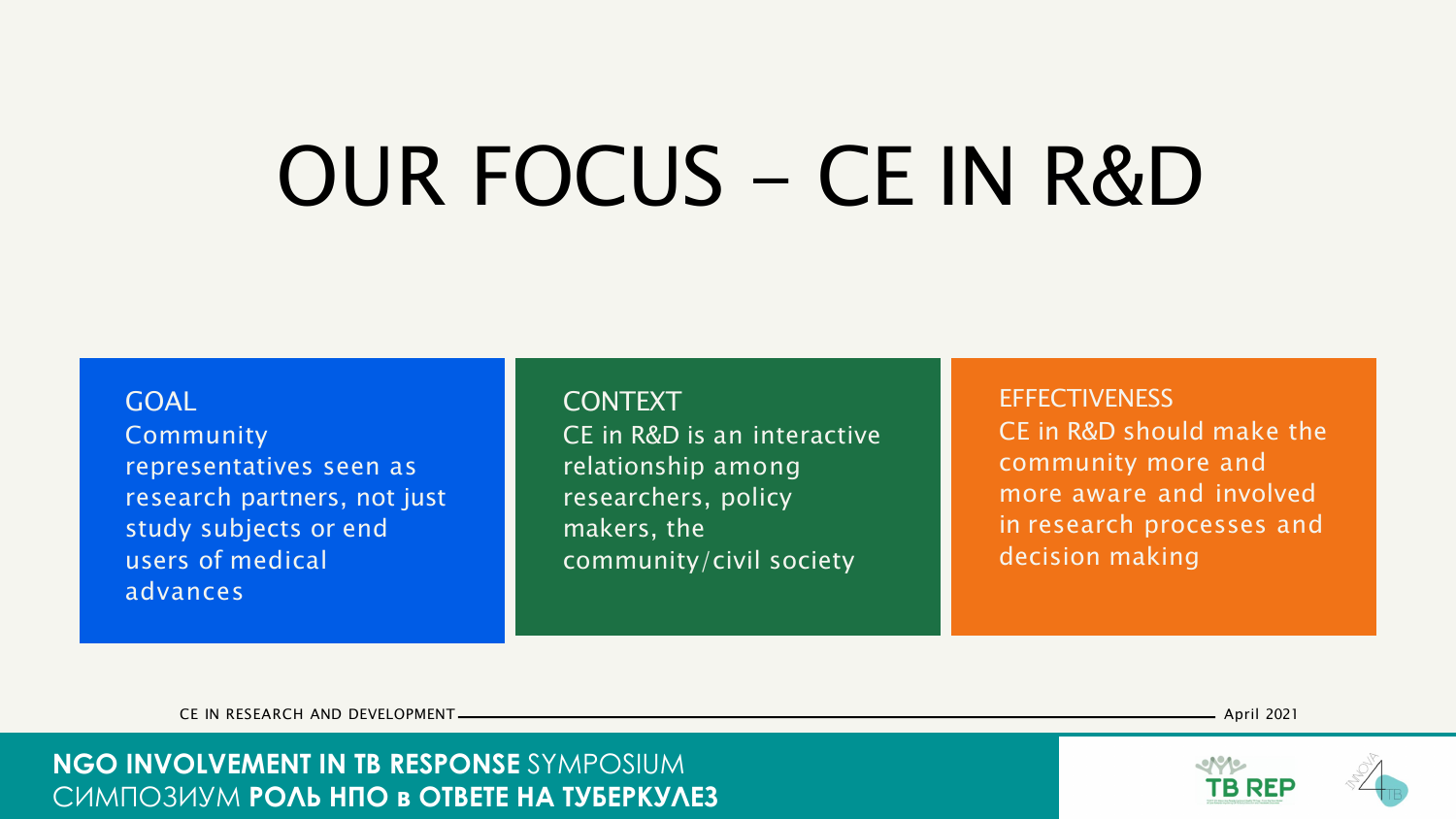# Foundation

WHERE DO WE START

The Good Participatory Practices (GPP) in TB research - are the core foundations of the CE in research

Study results and scientific evidence are efficient tools for advocating to implement new technologies

Soft - new protocols/guidelines/official policies; Hard -new medication, new diagnostic tools etc.

## Outcomes



WHAT WE WANT TO ACHIEVE

Policy change is meant to improve quality of life for people in TB treatment by introducing the study results into practical national documents, on which any diagnostics, treatment and care is based on

CE in Research and participation in policy making fora is the best way to ensure trust and partnership among stakeholders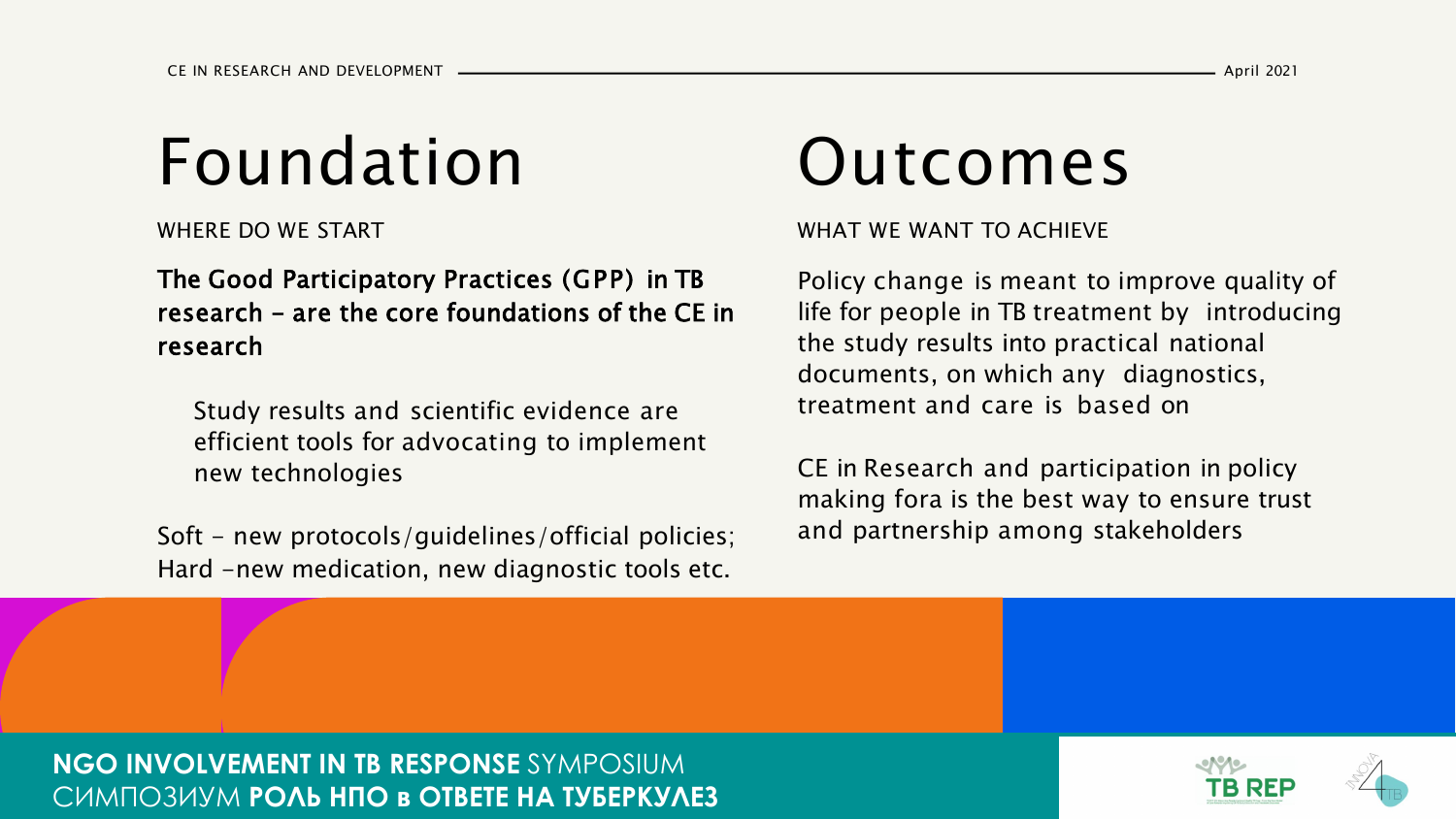# RESEARCH AND DEVELOPMENT TB LITERAC Y / TB RES EARC H LITERAC Y

1. Information Education Communication

- 2. Capacity building
- 3. Community engagement strengthening in RESEARCH





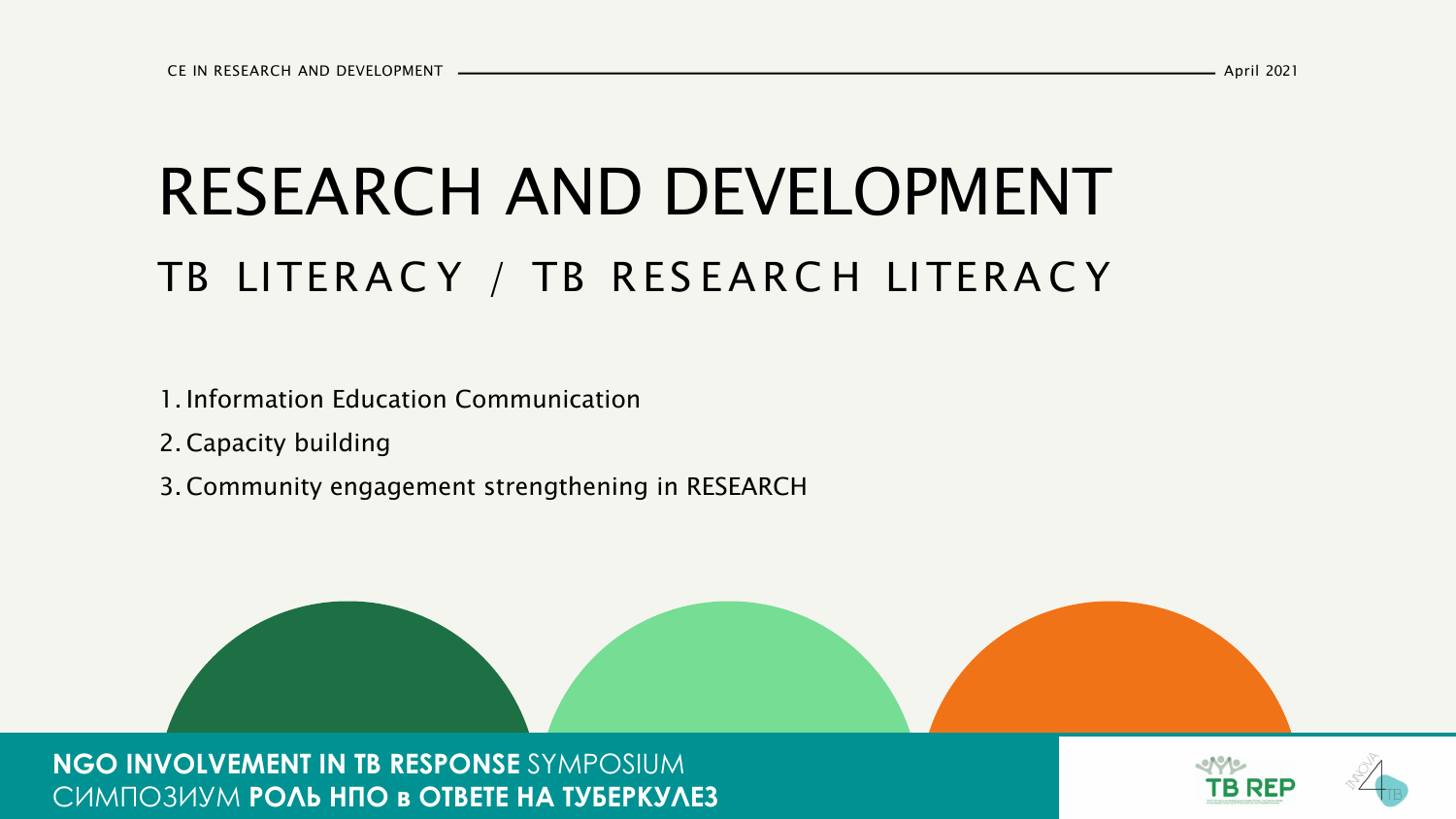- A collaborative approach and effective communication between researchers and the community are paramount to ensure that those representing the TB community truly understand the purpose and procedures of research.
- 

Partnering with community stakeholders is important to create change, build mutual trust and improve health.





# RESEARCH AND DEVELOPMENT

CE IN RESEARCH ISA WAY TO CHANGE THE (PERCEIVED NEGATIVE) ATTITUDE TOWARDS CLINICAL STUDIES IN THE EECA REGION, GENERATED BY YEARS OF (1) LACK OF TRANSPARENCY/LIMITED CE AND (2)LACK OF BUY IN FROM THE RESEARCHES ABOUT THE TRUE MEANING OF CE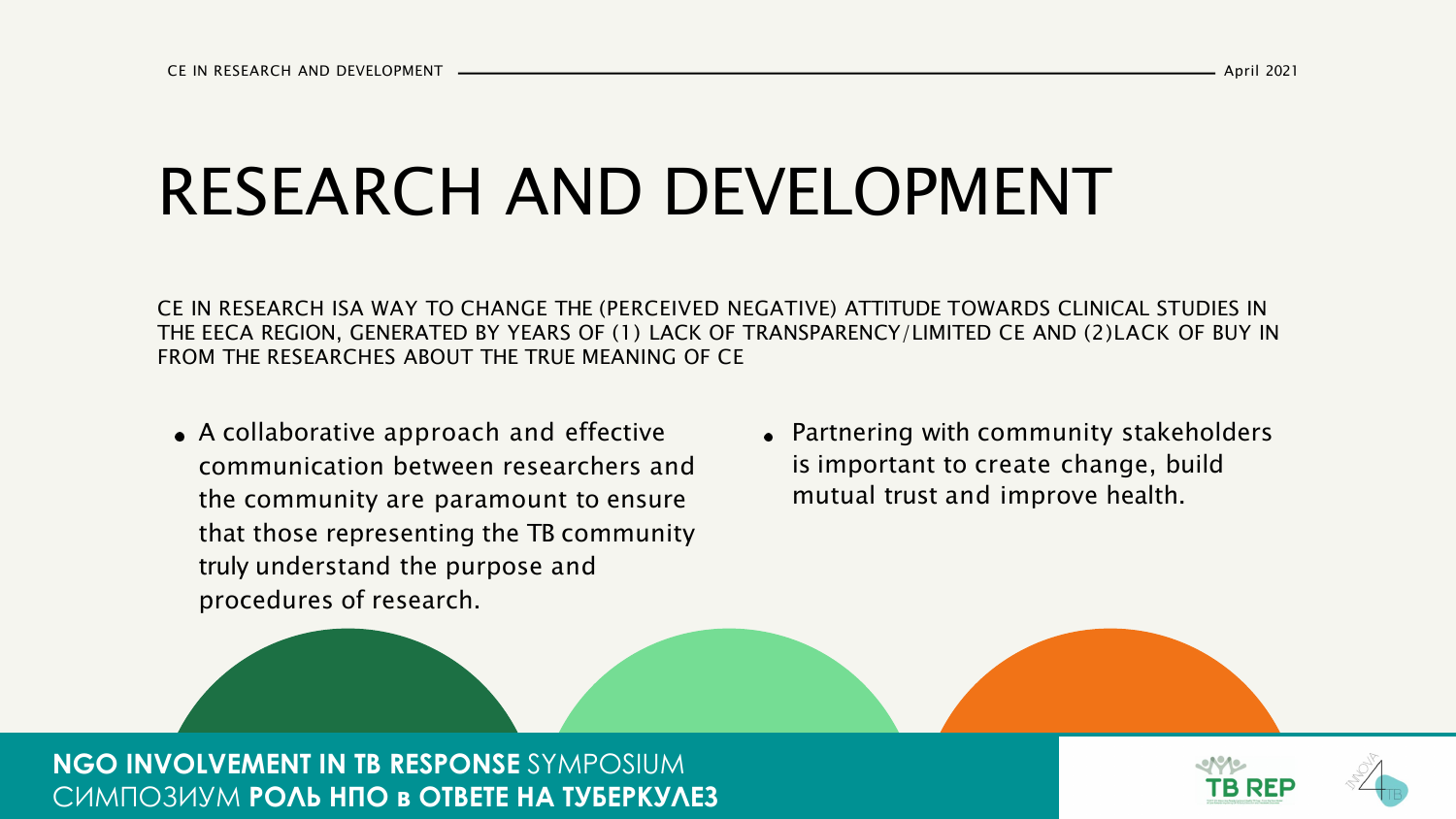## CLINICAL RESEARCH / **STUDY**

Patient-oriented research - conducted with human beings (or material of human origin such as tissues, clinical samples or cognitive phenomena) for which an investigator interacts directly with patients;

Epidemiological and behavioral studies;

Research in health services: structure, processes and results.

Source: Prof. A. Ruffino-Netto, FMRP-USP, REDE-TB

New drug and regimen approvals and major changes to standard of care (SOC) should be based primarily on data form RCTs and supplemental data collected through rigorous pragmatic and operational research

Source: TAG extracted from Dreyer NA, et al, 2010,

Clinical research determines the safety and effectiveness (efficacy) of medications, devices, diagnostic products and treatment regimens intended for human use.

In clinical practice established treatments are used, while in clinical research evidence is collected to establish a treatment.

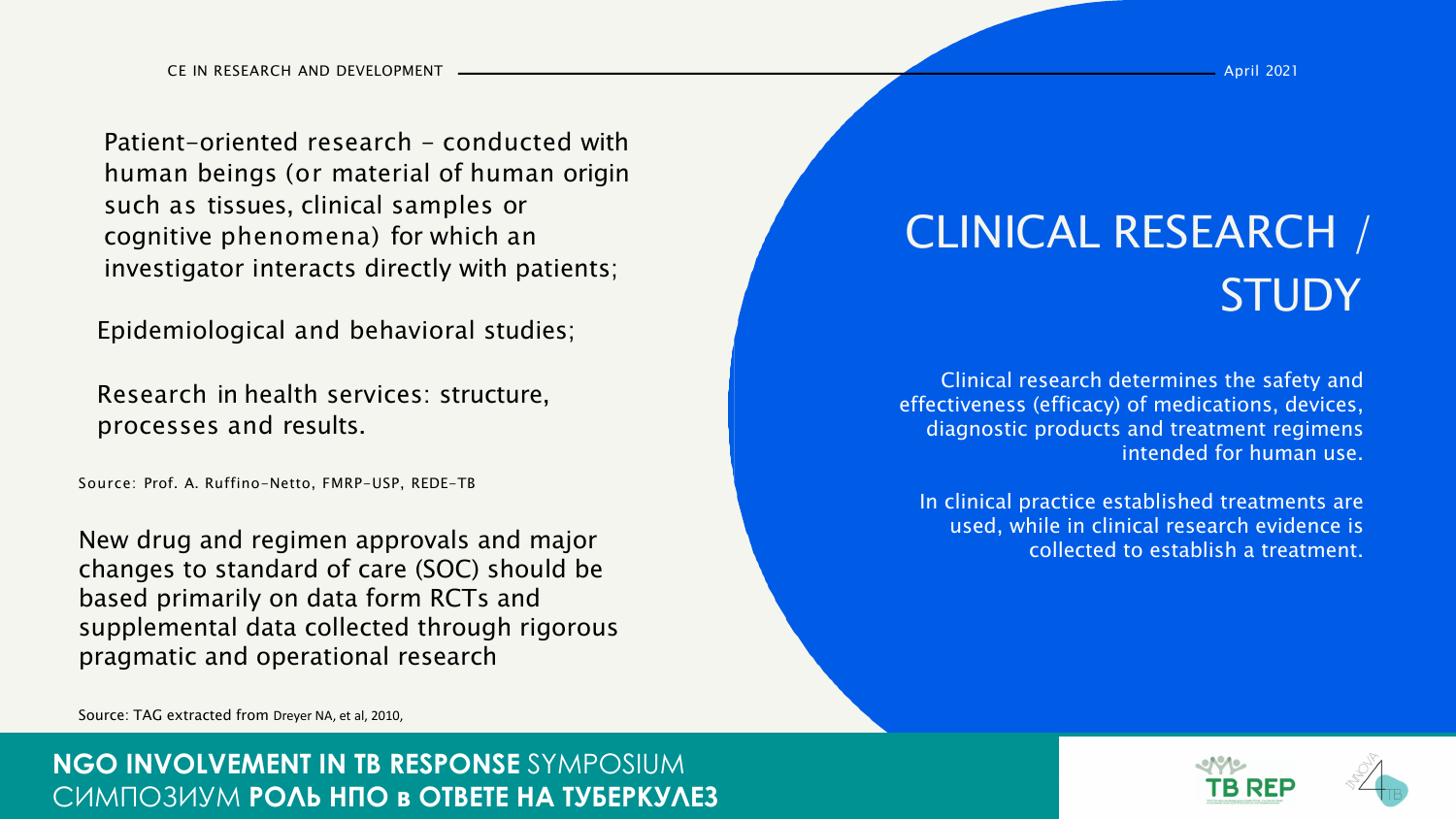## implementing new prevention interventions or therapeutic instruments;

Population-based interventions;

Study of barriers to the application of this knowledge and its implementation;

Study of how to generalize interventions that have proven effective and sustainable use;

Effectiveness of interventions in the real world etc.





Operational studies are characterized by analysis under **Examples:** routine conditions, on the clinical, epidemiological and economic impact of the products used in different countries or regions.

Source: Prof. A. Ruffino-Netto, FMRP-USP, REDE-TB

## OPERATIONAL RESEARCH Assessment of success in

Research that accompanies the transfer of knowledge, practices and technologies for clinical use. "

Source: Prof. Prof. Afrânio L. Kritski, FM-UFRJ, REDE-TB

CE IN RESEARCH AND DEVELOPMENT April 2021

Clinical use are pushed to post-marketing space where Qs are more likely to be answered using real world evidence.

Source: Lindsay McKenna, TAG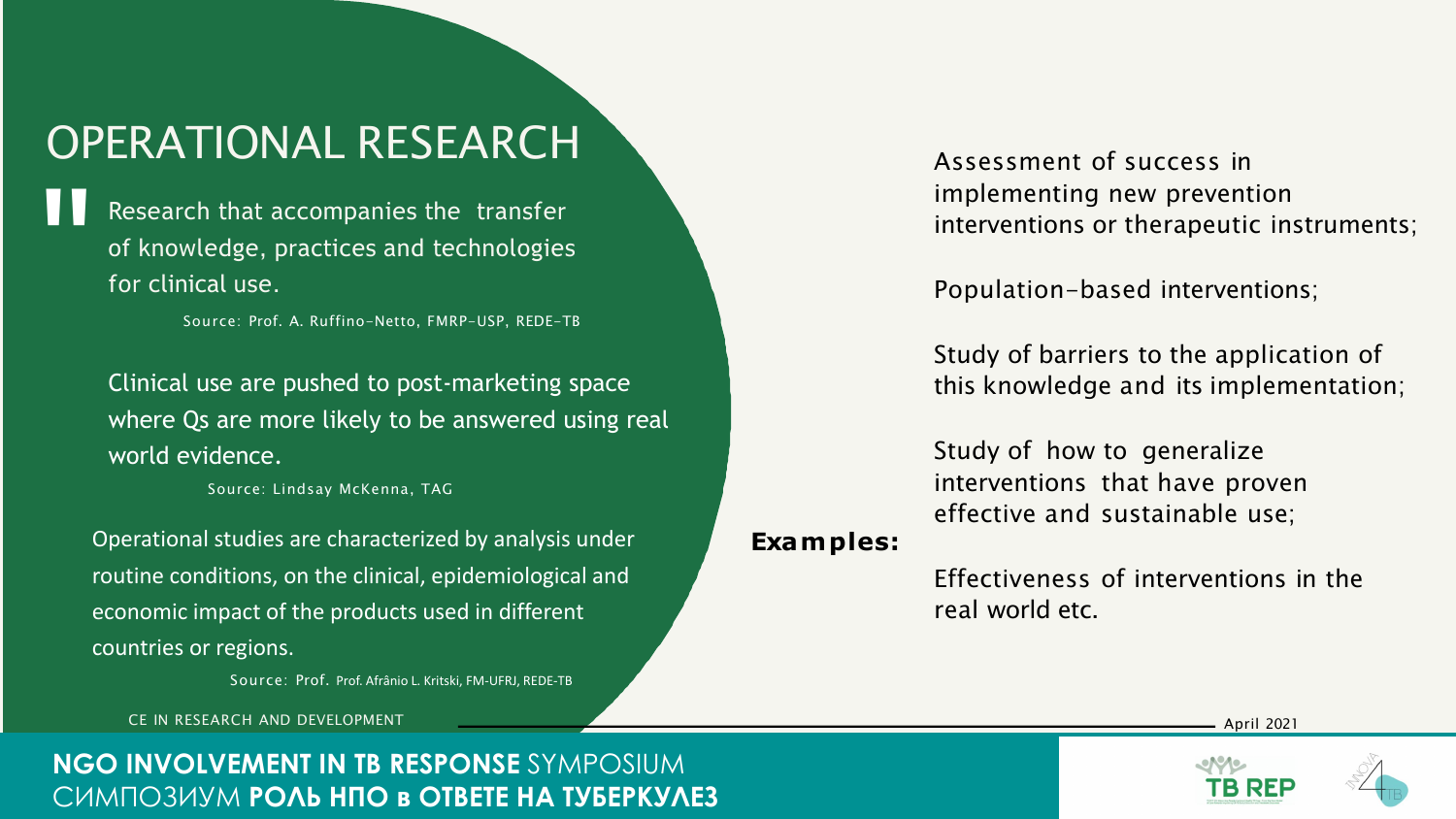# takeaway

CE IN RESEARCH AND DEVELOPMENT

- The collection of data is critical to informing guidelines
- TB R&D IS INDERFUNDED
- CE in R&D IS INDERFUNDED and may not even be a priority
- CE in R&D is a marathon that needs investments of different kind to build common understanding about the role of CE.
- Communities are valuable contributors to improve the policies and the quality of the services which are being provided in the country
- R&D IN COVID-19 unprecedented joint global effort to respond to a public health issue. It's time for communities to advocate and push for similar global effort to respond to TB as well.
- A more inclusive development pathway (e.g. children, PLHIV, PWID, extra-pulmonary or severe TB), true CE would help expedite and expand uptake and promote equity.